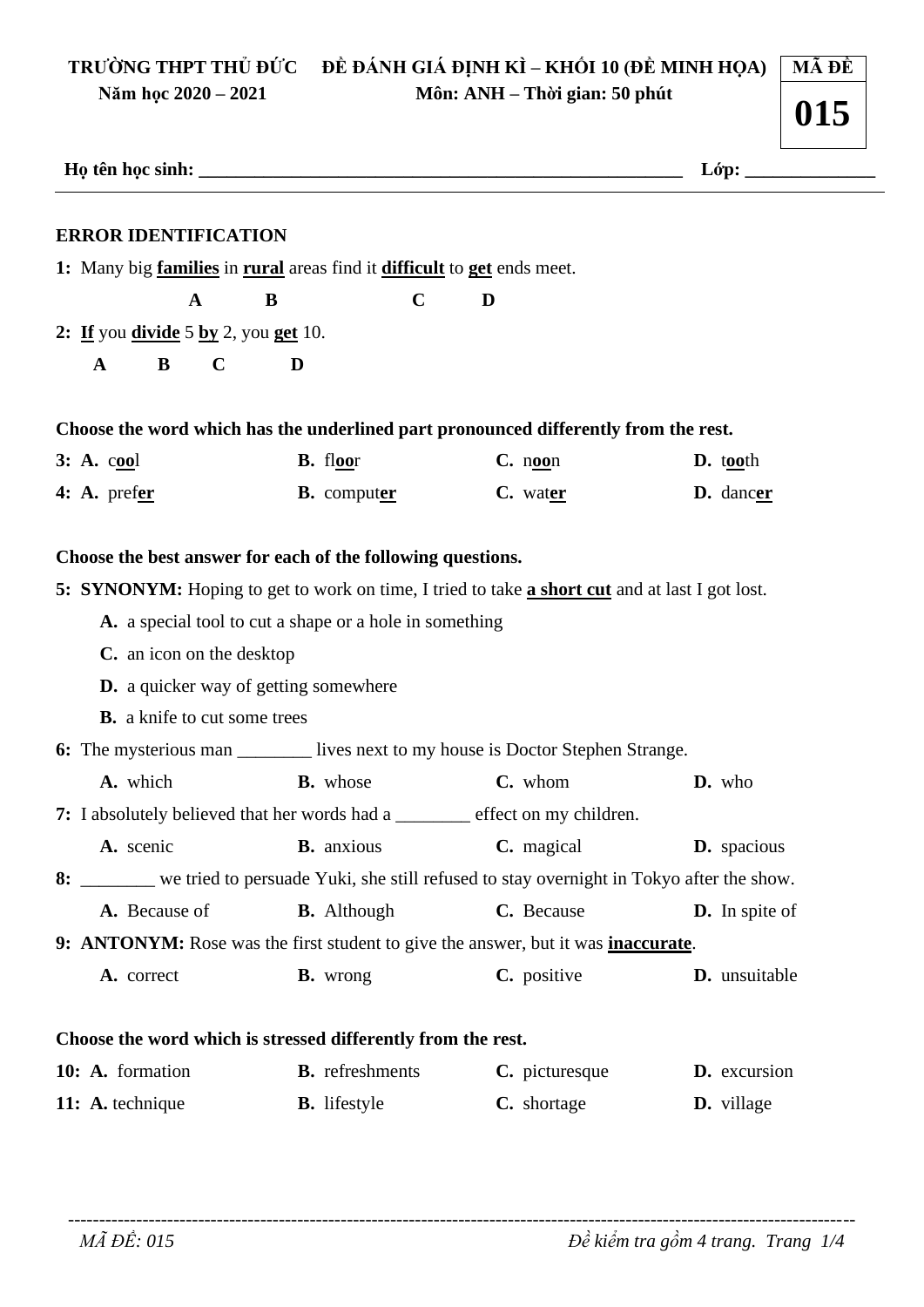#### Read the passage carefully and choose the correct answer for each question below.

The rise of new digital industrial technology, known as Industry 4.0, is a transformation that makes it possible to gather and analyze data by machines, enable faster, more flexible, and more efficient processes to produce higher-quality goods at reduced costs. This manufacturing revolution will increase productivity, shift economics, foster industrial growth, modify the profile of the workforce and ultimately change the competitiveness among companies and regions. Advanced digital technology is already used in manufacturing, but with Industry 4.0, it will **transform** production. It will lead to greater efficiencies and change traditional production relationships among suppliers, producers, and customers as well as between human and machine. While many organizations are still in denial of how Industry 4.0 could influence their business or struggle to find the ways to adapt it for their unique cases, several others are implementing changes today and preparing for a future where smart machines improve their business. Here are some possible applications:

- Logistics and supply chains management
- Autonomous equipment and vehicles
- Robotics
- M2M (Machine-to-machine)
- $\bullet$  Internet of Things (IoT)
- $\bullet$  Cloud computing
- Additive manufacturing
- $\bullet$  Artificial intelligence (AI)
- Cyber-physical system (CPS)

While Industry 4.0 is still developing, companies adapting the advanced technology realize the potential of Industry 4.0 such as lower operating costs, communication improvement, productivity development, wider customer base, collaboration and enhanced security.

12: What does the word "transform" in the passage mean?

| A. persuade                                                               | <b>B.</b> multiply | C. change                       |             | <b>D.</b> replace |
|---------------------------------------------------------------------------|--------------------|---------------------------------|-------------|-------------------|
| <b>13:</b> How many applications are there in the passage?                |                    |                                 |             |                   |
| A. 4                                                                      | <b>B.</b> 9        | $C_{\bullet}$ 6                 | <b>D.</b> 8 |                   |
| <b>14:</b> Which of the potential is <b>NOT</b> mentioned in the passage? |                    |                                 |             |                   |
| A. Productivity improvement                                               |                    | <b>B.</b> Collaboration         |             |                   |
| C. Public transportation                                                  |                    | <b>D.</b> Lower operating costs |             |                   |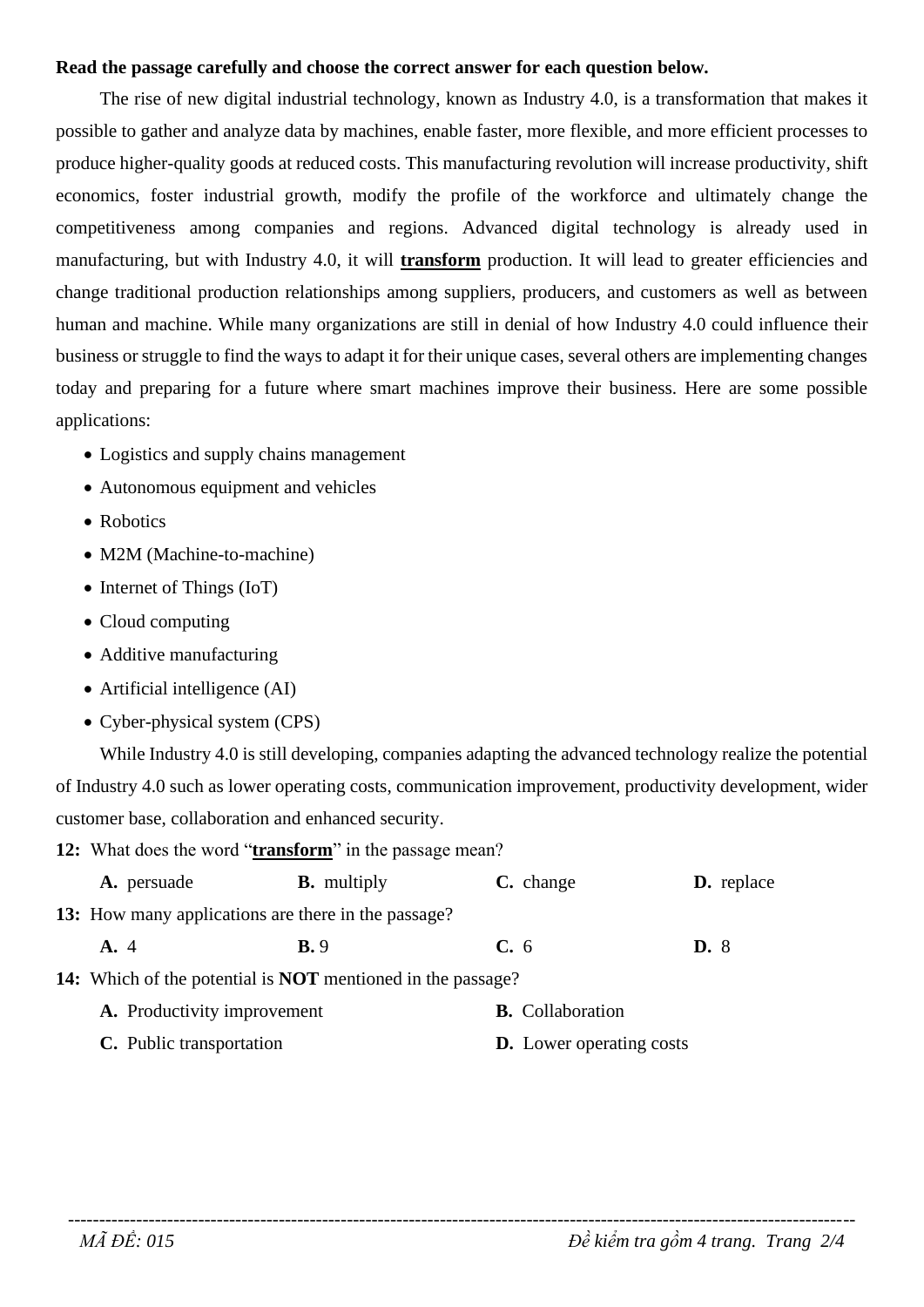#### 15: According to the passage, which of the following sentence is **NOT TRUE?**

- A. All organizations become suspicious of the influence of Industry 4.0.
- **B.** The rise of Industry 4.0 makes it possible to gather and analyze data by machines.
- C. Not only robotics but also Cyber-physical system possibly uses Industry 4.0.
- **D.** Enhanced security is one of the possibilities of Industry 4.0.

16: What is the main idea of the passage?

A. Security of Industry 4.0

- **B.** Benefits of Industry 4.0
- C. Limitation of Industry 4.0 **D.** Negative impact of Industry 4.0

#### **WORD FORM**

#### Use the word given to FORM A WORD that fits in the gap of each sentence.

| 17: We are sorry for any <u>caused</u> by the late arrival of the plane.                              | (CONVENIENT)  |
|-------------------------------------------------------------------------------------------------------|---------------|
| <b>18:</b> Taylor translated the whole document into Chinese with great ________.                     | (ACCURATE)    |
| 19: Lucy is very ________. It is not surprising that she has a large circle of friends. (COMMUNICATE) |               |
| dressed for a funeral, which made everyone angry.<br>$20:$ She was                                    | (APPROPRIATE) |
|                                                                                                       | (TECHNOLOGY)  |
| how much time the assignment will take.<br>22: Students need to                                       | (CALCULATOR)  |

#### Supply the correct TENSE of the given verb in the gap of each sentence.

23: These programs (WATCH) by many people for several years.

24: Lisa said that she \_\_\_\_\_\_\_\_\_ (TAKE) a trip to Spain the following month.

25: The teacher asked me where my father \_\_\_\_\_\_\_\_(WORK).

## Supply the correct PREPOSTION in the gap of each sentence.

26: Katy Perry is anxious her next music concert because of bad weather.

27: You should ask your parents \_\_\_\_\_\_\_ their permission before staying the night away from home.

28: There is a serious shortage \_\_\_\_\_\_\_\_\_\_\_ clean water in our village.

## Read the text below and choose ONE of the words in the box to fill in each gap. There are TWO extra words in the box.

| $\mathbf{T}$    | <b>EXCURSION</b>    | <b>BESIDES</b>     | MEANS |
|-----------------|---------------------|--------------------|-------|
| <b>FIOWEVER</b> | $A^{\mathbf{\tau}}$ | <b>APPROPRIATE</b> |       |

The first term is coming (29) \_\_\_\_\_\_\_\_\_ an end soon so I and my best friends, Bobo and Zhanzhan, are planning to take a six-day trip to Finland. I used to visit there once when I was 10. It is said that if you want a relaxing (30) forget about crowed beaches and traffic jam, come to Finland. You can enjoy glorious sunshine, pure air, unpolluted streams and deep blue lakes. The most (31)\_\_\_\_\_\_\_ time to go to Finland is